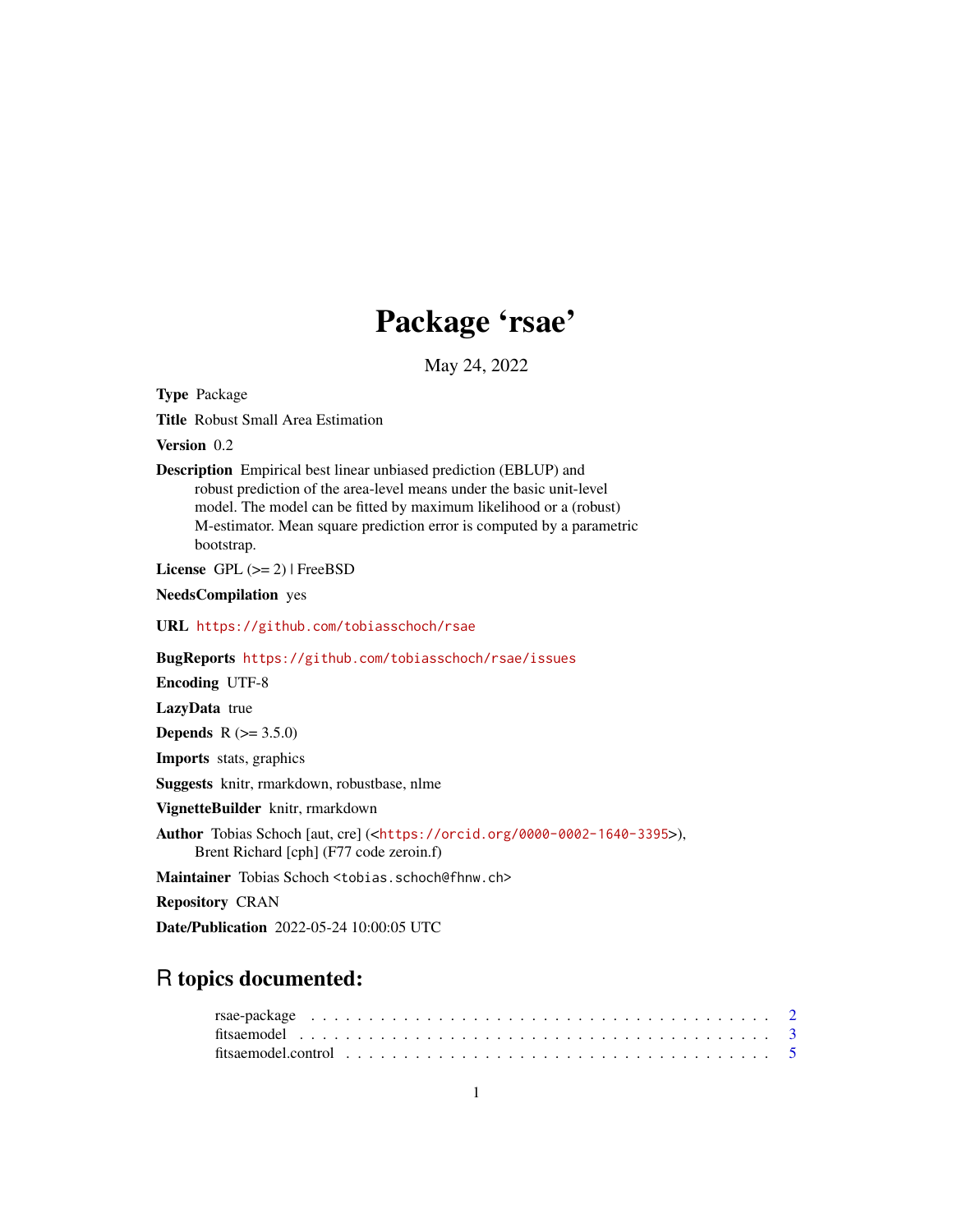# <span id="page-1-0"></span>2 rsae-package

| Index |                                                                                                       |  |  |  |  |  |  |  |  |  |  |  |  |  |  |  |  |  |  |  |  |  |  |
|-------|-------------------------------------------------------------------------------------------------------|--|--|--|--|--|--|--|--|--|--|--|--|--|--|--|--|--|--|--|--|--|--|
|       |                                                                                                       |  |  |  |  |  |  |  |  |  |  |  |  |  |  |  |  |  |  |  |  |  |  |
|       |                                                                                                       |  |  |  |  |  |  |  |  |  |  |  |  |  |  |  |  |  |  |  |  |  |  |
|       | makedata $\ldots \ldots \ldots \ldots \ldots \ldots \ldots \ldots \ldots \ldots \ldots \ldots \ldots$ |  |  |  |  |  |  |  |  |  |  |  |  |  |  |  |  |  |  |  |  |  |  |
|       |                                                                                                       |  |  |  |  |  |  |  |  |  |  |  |  |  |  |  |  |  |  |  |  |  |  |

rsae-package *Robust Small Area Estimation*

#### **Description**

The package implements methods to fit the basic unit-level model (also known as model type "B" in Rao, 2003, or nested-error regression model in Battese et al., 1988), to predict area-specific means by the empirical best linear unbiased predictor (EBLUP) or a robust prediction method (Copt and Victoria-Feser, 2009; Heritier et al., 2011), and to compute the mean square prediction error of the predicted area-level means by a parametric bootstrap (Sinha and Rao, 2009; see also Hall and Maiti, 2006; Lahiri, 2003).

The methods are discussed in Schoch (2012).

# Details

# Implemented methods:

- maximum likelihood estimator
- Huber-type M-estimator (RML II of Richardson and Welsh, 1995, not the method proposed in Sinha and Rao, 2009); see Schoch (2012) for details

How to: Data analysis involves the following steps:

- 1. prepare the data/ specify the model for estimation; see [saemodel\(\)](#page-12-1)
- 2. fit the model by various (robust) methods; see [fitsaemodel\(\)](#page-2-1)
- 3. (robustly) predict the random effects and the area means; see [robpredict\(\)](#page-9-1)

#### References

Battese, G. E., Harter, R. M., and W.A. Fuller (1988). An error component model for prediction of county crop areas using. *Journal of the American Statistical Association* 83, 28–36. [doi:10.2307/](https://doi.org/10.2307/2288915) [2288915](https://doi.org/10.2307/2288915)

Copt, S. and M.-P. Victoria-Feser (2009). *Robust Predictions in Mixed Linear Models*, Research Report, University of Geneva.

Lahiri, P. (2003). On the impact of bootstrap in survey sampling and small area estimation. *Statistical Science* 18, 199–210. [doi:10.1214/ss/1063994975](https://doi.org/10.1214/ss/1063994975)

Hall, P. and T. Maiti (2006). On parametric bootstrap methods for small area prediction. *Journal of the Royal Statistical Society. Series B* 68, 221–238. [doi:10.1111/j.14679868.2006.00541.x](https://doi.org/10.1111/j.1467-9868.2006.00541.x)

Heritier, S., Cantoni, E., Copt, S., and M.-P. Victoria-Feser (2009). *Robust methods in Biostatistics*, New York: John Wiley and Sons.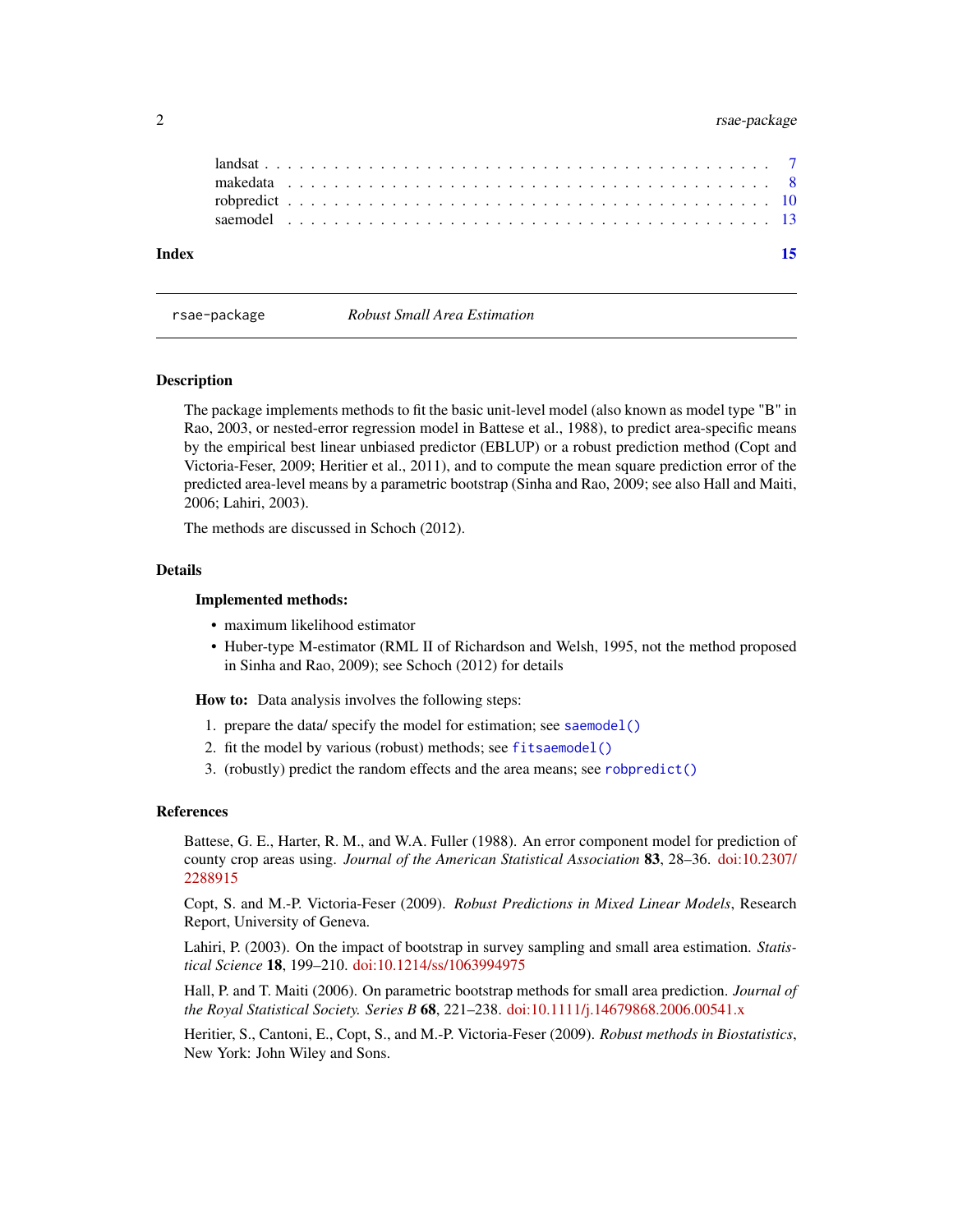#### <span id="page-2-0"></span>fitsaemodel 3

Rao, J.N.K. (2003). *Small Area Estimation*, New York: John Wiley and Sons.

Richardson, A.M. and A.H. Welsh (1995). Robust restricted maximum likelihood in mixed linear model. *Biometrics* 51, 1429–1439. [doi:10.2307/2533273](https://doi.org/10.2307/2533273)

Schoch, T. (2012). Robust Unit-Level Small Area Estimation: A Fast Algorithm for Large Datasets. *Austrian Journal of Statistics* 41, 243–265. [http://www.stat.tugraz.at/AJS/ausg124/124Scho](http://www.stat.tugraz.at/AJS/ausg124/124Schoch.pdf)ch. [pdf](http://www.stat.tugraz.at/AJS/ausg124/124Schoch.pdf)

Sinha, S.K. and J.N.K. Rao (2009). Robust small area estimation. *Canadian Journal of Statistics* 37, 381–399. [doi:10.1002/cjs.10029](https://doi.org/10.1002/cjs.10029)

<span id="page-2-1"></span>fitsaemodel *Fitting SAE Models*

# Description

fitsaemodel fits SAE models that have been specified by [saemodel\(\)](#page-12-1) (or synthetic data generated by [makedata\(\)](#page-7-1)) for various (robust) estimation methods.

# Usage

```
fitsaemodel(method, model, ...)
convergence(object)
## S3 method for class 'fit_model_b'
print(x, \text{ digits} = max(3L, \text{ getOption("digits")} - 3L),...)
## S3 method for class 'summary_fit_model_b'
print(x, digits = max(3L, getOption("digits")
    -3L), \ldots## S3 method for class 'fit_model_b'
summary(object, ...)
## S3 method for class 'fit_model_b'
coef(object, type = "both", ...)
```

| method       | [character] estimation method; method = "ml" for (non-robust) maximum<br>likelihood or method = "huberm" for Huber-type M-estimation.                                                                                                   |
|--------------|-----------------------------------------------------------------------------------------------------------------------------------------------------------------------------------------------------------------------------------------|
| model        | an object of class "saemodel", i.e., a SAE model; see saemodel().                                                                                                                                                                       |
| digits       | [integer] number of digits printed by the print() and summary() methods.                                                                                                                                                                |
| object       | an object of class "fit_model_b".                                                                                                                                                                                                       |
| $\mathsf{x}$ | an object of class "fit_model_b".                                                                                                                                                                                                       |
| type         | [character] name effects to be extracted by the coef method; it can take one of<br>the following possibilities: "both" (extracts fixed and random effects; default),<br>"ranef" (only random effects), or "fixef" (only fixed effects). |
| $\ddotsc$    | additional arguments passed on to fitsaemodel.control().                                                                                                                                                                                |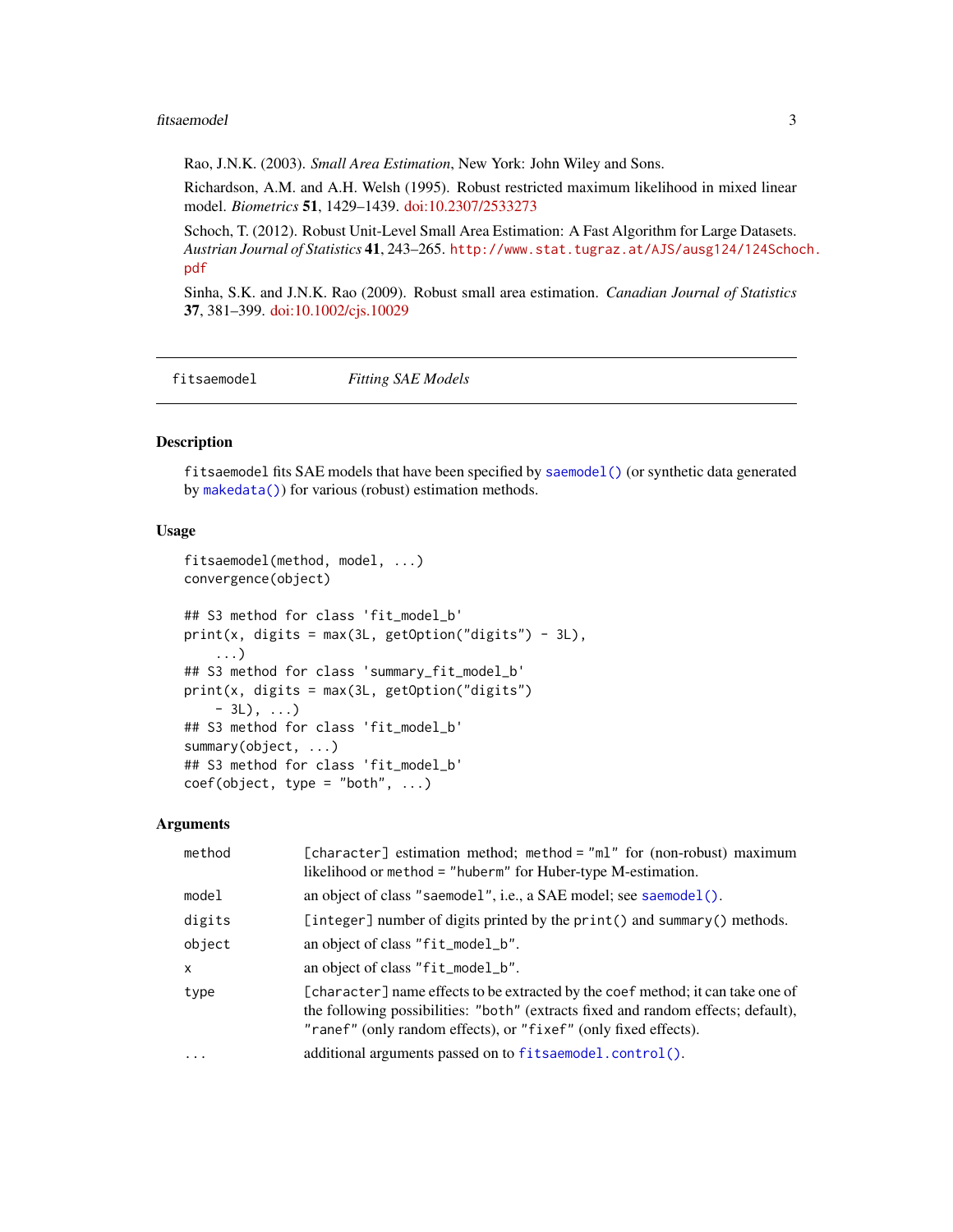# <span id="page-3-0"></span>Details

Function fitsaemodel() computes the following estimators:

- maximum likelihood (ML): method = "ml",
- Huber-type M-estimation: method = "huberm"; this method is called RML II by Richardson and Welsh (1995); see Schoch (2012)

Maximum likelihood: The ML is not robust against outliers.

Huber-type M-estimation: The call for the Huber-type M-estimator (with Huber psi-function) is: fitsaemodel(method = "huberm", model, k), where k is the robustness tuning constant of the Huber psi-function,  $k \in (0, \infty]$ .

By default, the computation of the M-estimator is initialized by a robust estimate that derives from a fixed-effects model (centered by the median instead of the mean); see Schoch (2012) for the details.

If the data are supposed to be heavily contaminated (or if the **default algorithm did not con**verge), one may try to initialize the algorithm underlying fitsaemodel() by a high breakdownpoint estimate. The package offers two initialization methods: NOTE: the robustbase package (Maechler et al., 2022) must be installed to use this functionality.

- init = "lts": least trimmed squares (LTS) regression from **robustbase**; see [ltsReg\(\)](#page-0-0) and Rousseeuw and Van Driessen (2006),
- init = "s": regression S-estimator from **robustbase**; see [lmrob\(\)](#page-0-0) and Maronna et al. (2019).

For small and medium size datasets, both methods are equivalent in terms of computation time. For large data, the S-estimator is considerably faster.

Implementation: The methods are computed by (nested) iteratively re-weighted least squares and Brent's zeroin method (Brent, 1973). The functions depend on the subroutines in BLAS (Blackford et al., 2002) and LAPACK (Anderson et al., 2000); see Schoch (2012).

# Value

An instance of the class "fitmodel"

#### References

Anderson, E., Bai, Z., Bischof, C., Blackford, L. S., Demmel, J., Dongarra, J., et al. (2000). *LAPACK users' guide* (3rd ed.). Philadelphia: Society for Industrial and Applied Mathematics (SIAM).

Blackford, L.S., Petitet, A., Pozo, R., Remington, K., Whaley, R.C., Demmel, J., et al. (2002). An updated set of basic linear algebra subprograms (BLAS). *ACM Transactions on Mathematical Software* 28, 135–151. [doi:10.1145/567806.567807](https://doi.org/10.1145/567806.567807)

Brent, R.P. (1973). *Algorithms for minimization without derivatives*. Englewood Cliffs, NJ: Prentice-Hall.

Maechler, M., Rousseeuw, P., Croux, C., Todorov, V., Ruckstuhl, A., Salibian-Barrera, M., Verbeke, T., Koller, M., Conceicao, E.L.T. and M. Anna di Palma (2022). robustbase: Basic Robust Statistics R package version 0.95-0. <https://CRAN.R-project.org/package=robustbase>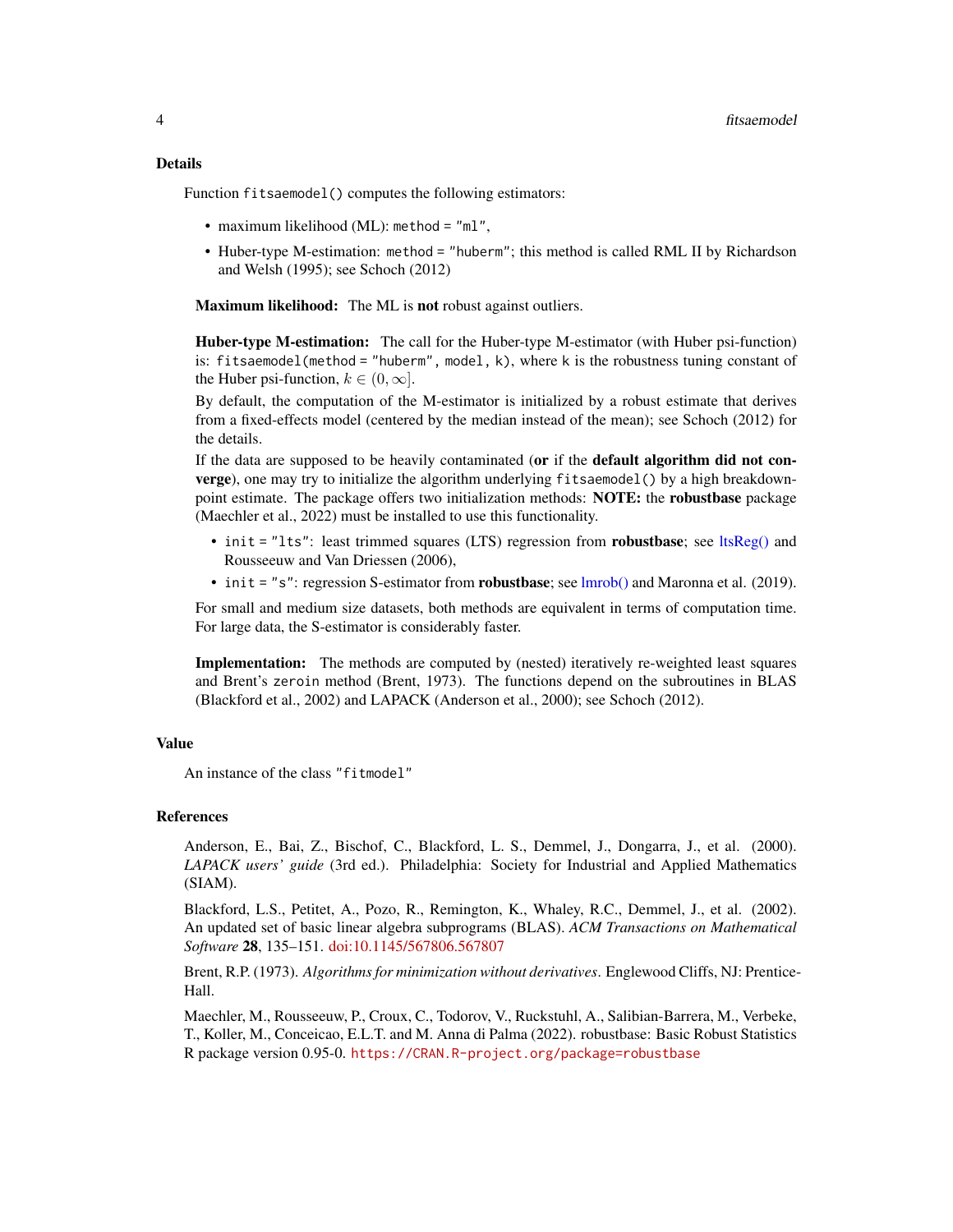<span id="page-4-0"></span>Maronna, R.A., Martin, D., V.J. Yohai and M. Salibian-Barrera (2019): *Robust statistics: Theory and methods*. Chichester: John Wiley and Sons, 2nd ed.

Richardson, A.M. and A.H. Welsh (1995). Robust restricted maximum likelihood in mixed linear model. *Biometrics* 51, 1429–1439. [doi:10.2307/2533273](https://doi.org/10.2307/2533273)

Rousseeuw, P. J. and K. Van Driessen (2006). Computing LTS regression for large data sets. *Data Mining and Knowledge Discovery* 12, 29–45. [doi:10.1007/s1061800500244](https://doi.org/10.1007/s10618-005-0024-4)

Schoch, T. (2012). Robust Unit-Level Small Area Estimation: A Fast Algorithm for Large Datasets. *Austrian Journal of Statistics* 41, 243–265. [http://www.stat.tugraz.at/AJS/ausg124/124Scho](http://www.stat.tugraz.at/AJS/ausg124/124Schoch.pdf)ch. [pdf](http://www.stat.tugraz.at/AJS/ausg124/124Schoch.pdf)

# See Also

```
fitsaemodel.control()
```
# Examples

```
# generate synthetic data
m <- makedata()
# Huber M-estimate with robustness tuning constant k = 2
m_fitted <- fitsaemodel("huberm", m, k = 2)
m_fitted
# summary of the fitted model
```

```
summary(m_fitted)
```
<span id="page-4-1"></span>fitsaemodel.control *Tuning Parameters of* fitsaemodel

# Description

This function is used to define global settings and parameters that are used by [fitsaemodel\(\)](#page-2-1).

#### Usage

```
fitsaemodel.control(niter = 40, iter = c(200, 200), acc = 1e-05,
    dec = 0, decorr = 0, init = "default", k_{\text{I}}nf = 20000, ...)
```

```
niter [integer] the maximum number of outer-loop iterations (default: niter = 40).
iter [integer] the maximum number of inner-loop iterations. It can be a vector of
                  size 2. The first element of the vector refers to the estimation of the regression
                  coefficients \beta; the second element refers to the estimation of the variance of the
                  unit-level errors, v; the maximum number of iterations used to compute the ratio
                  of variances, d, cannot be modified (default: iter = c(200, 200)).
```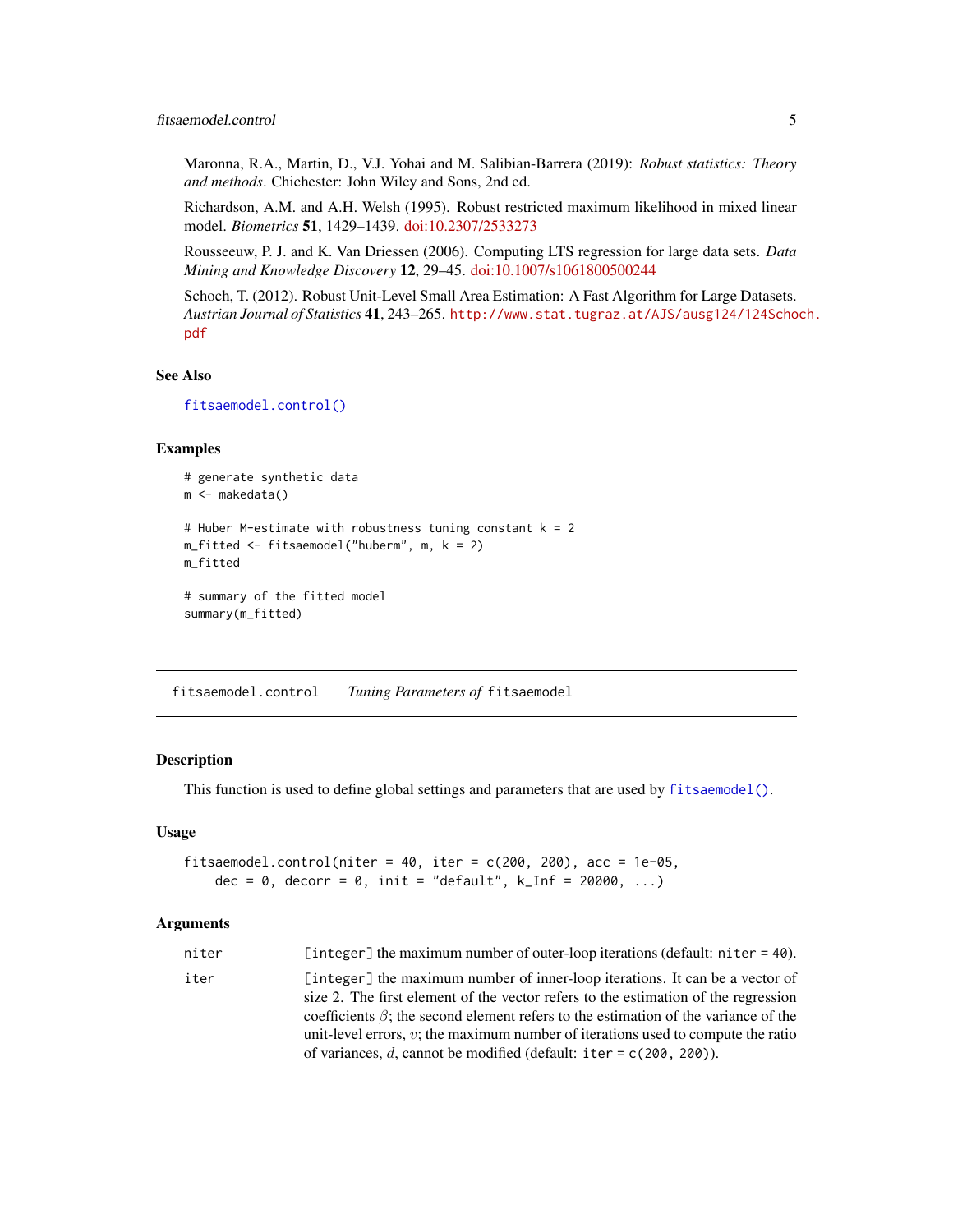<span id="page-5-0"></span>

| acc       | [numeric] numeric tolerance used in the termination rule of the iterative up-<br>dating algorithms. It can be a vector of size 4. The positions 1:4 of the vector<br>acc refer to 1: (overall) outer-loop, 2: regression coefficients, $\beta$ , 3: variance<br>component, v, 4: ratio of variances d; default: $acc = 1e-05$ .                                                                                                                                                                                   |
|-----------|-------------------------------------------------------------------------------------------------------------------------------------------------------------------------------------------------------------------------------------------------------------------------------------------------------------------------------------------------------------------------------------------------------------------------------------------------------------------------------------------------------------------|
| dec       | [integer] type of matrix square root (decomposition); $\text{dec} = \emptyset$ for eigenvalue<br>$decomposition$ (default) or $dec = 1$ for Cholesky decomposition.                                                                                                                                                                                                                                                                                                                                               |
| decorr    | [integer] type of decorrelation of the residuals; decorr = 0: no robust decor-<br>relation (default); $decorr = 1$ : means are replaced by medians.                                                                                                                                                                                                                                                                                                                                                               |
| init      | [character] method by which the main algorithm is initialized. By default,<br>init = "default" the algorithm is initialized by a robust fixed-effects estima-<br>tor; alternatively, (and provided that the <b>robustbase</b> package is installed) one<br>may choose one of the high-breakdown-point initial estimators: "Its" (fast least-<br>trimmed squares, LTS, regression) or "s" (regression S-estimator). For more<br>details on the initialization methods, see documentation of $f$ its aemodel $()$ . |
| $k_I$ Inf | [numeric] tuning constant of the robust estimator that represents infinity (de-<br>fault: $k_{I}$ Inf = 20000).                                                                                                                                                                                                                                                                                                                                                                                                   |
|           | additional arguments (not used).                                                                                                                                                                                                                                                                                                                                                                                                                                                                                  |

# Details

Changing the default values of the parameters may result in failure of convergence or loss of convergence speed.

# Value

A list with entries

- niter
- iter
- acc
- k\_Inf
- init
- dec
- decorr
- add

# See Also

[fitsaemodel\(\)](#page-2-1)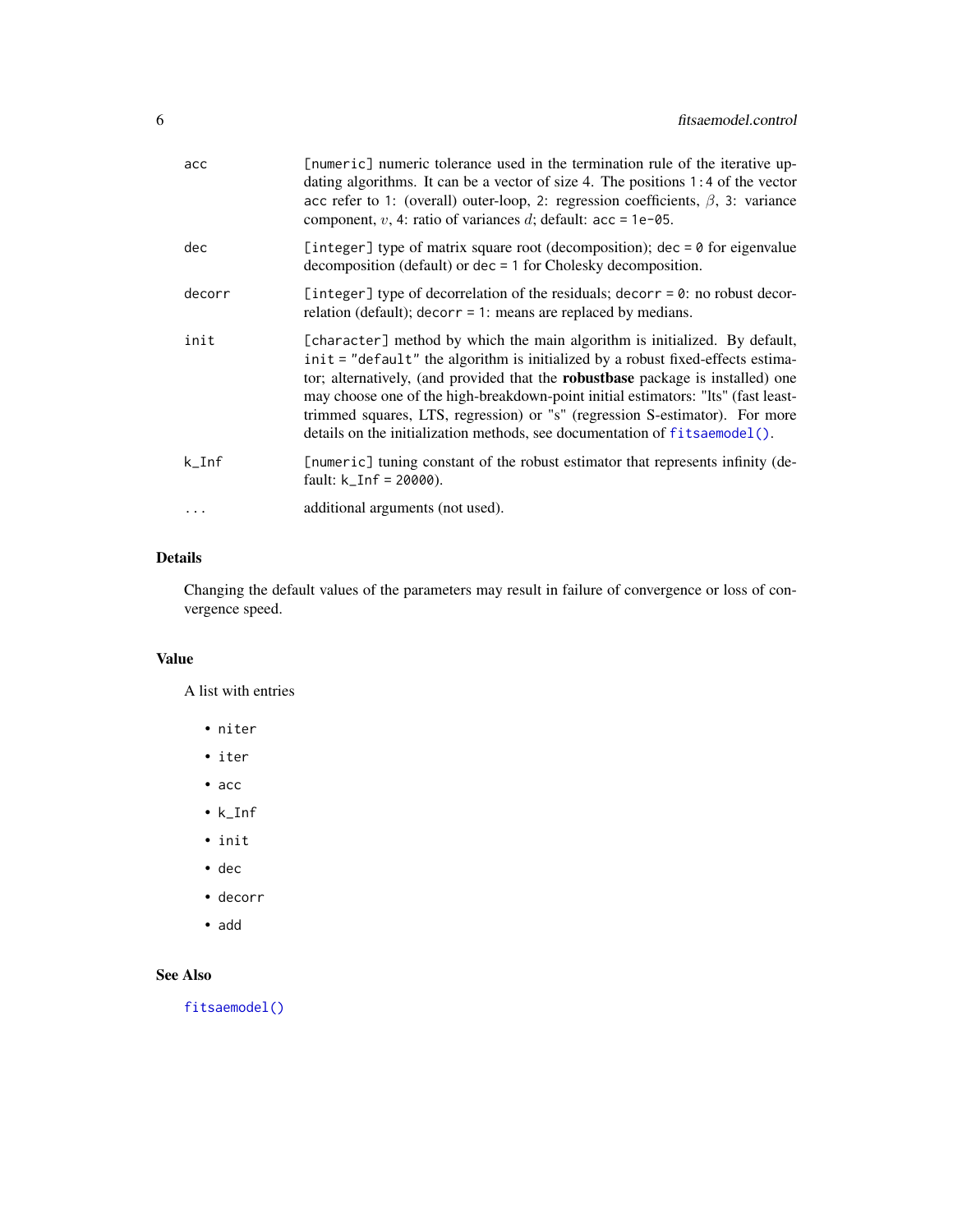<span id="page-6-0"></span>

# **Description**

The landsat data is a compilation of survey and satellite data from Battese et al. (1988). It consists of data on segments (primary sampling unit; 1 segement approx. 250 hectares) under corn and soybeans for 12 counties in north-central Iowa.

# Usage

data(landsat)

# Format

A data frame with 37 observations on the following 10 variables.

SegmentsInCounty number of segments per county.

SegementID sample segment identifier (per county).

- HACorn hectares of corn for each sample segment (as reported in the June 1978 Enumerative Survey).
- HASoybeans hectares of soybeans for each sample segment (as reported in the June 1978 Enumerative Survey).
- PixelsCorn number of pixels classified as corn for each sample segment (LANDSAT readings).
- PixelsSoybeans number of pixels classified as soybeans for each sample segment (LANDSAT readings).
- MeanPixelsCorn county-specific mean number of pixels classified as corn.
- MeanPixelsSoybeans county-specific mean number of pixels classified as soybeans.

outlier outlier indicator; observation number 33 is flagged as outlier.

CountyName county names (factor variable): Cerro Gordo, Hamilton, Worth, Humboldt, Franklin, Pocahontas, Winnebago, Wright, Webster, Hancock, Kossuth, Hardin.

# Details

The landsat data in Battese et al. (1988) is a compilation of the LANDSAT satellite data from the U.S. Department of Agriculture (USDA) and the 1978 June Enumerative Survey.

Survey data: The survey data on the areas under corn and soybeans (reported in hectares) in the 37 segments of the 12 counties (north-central Iowa) have been determined by USDA Statistical Reporting Service staff, who interviewed farm operators. A segment is about 250 hectares.

Satellite data: For the LANDSAT satellite data, information is recorded as "pixels". A pixel is about 0.45 hectares. The USDA has been engaged in research toward transforming satellite information into good estimates of crop areas at the individual pixel and segments level. The satellite (LANDSAT) readings were obtained during August and September 1978.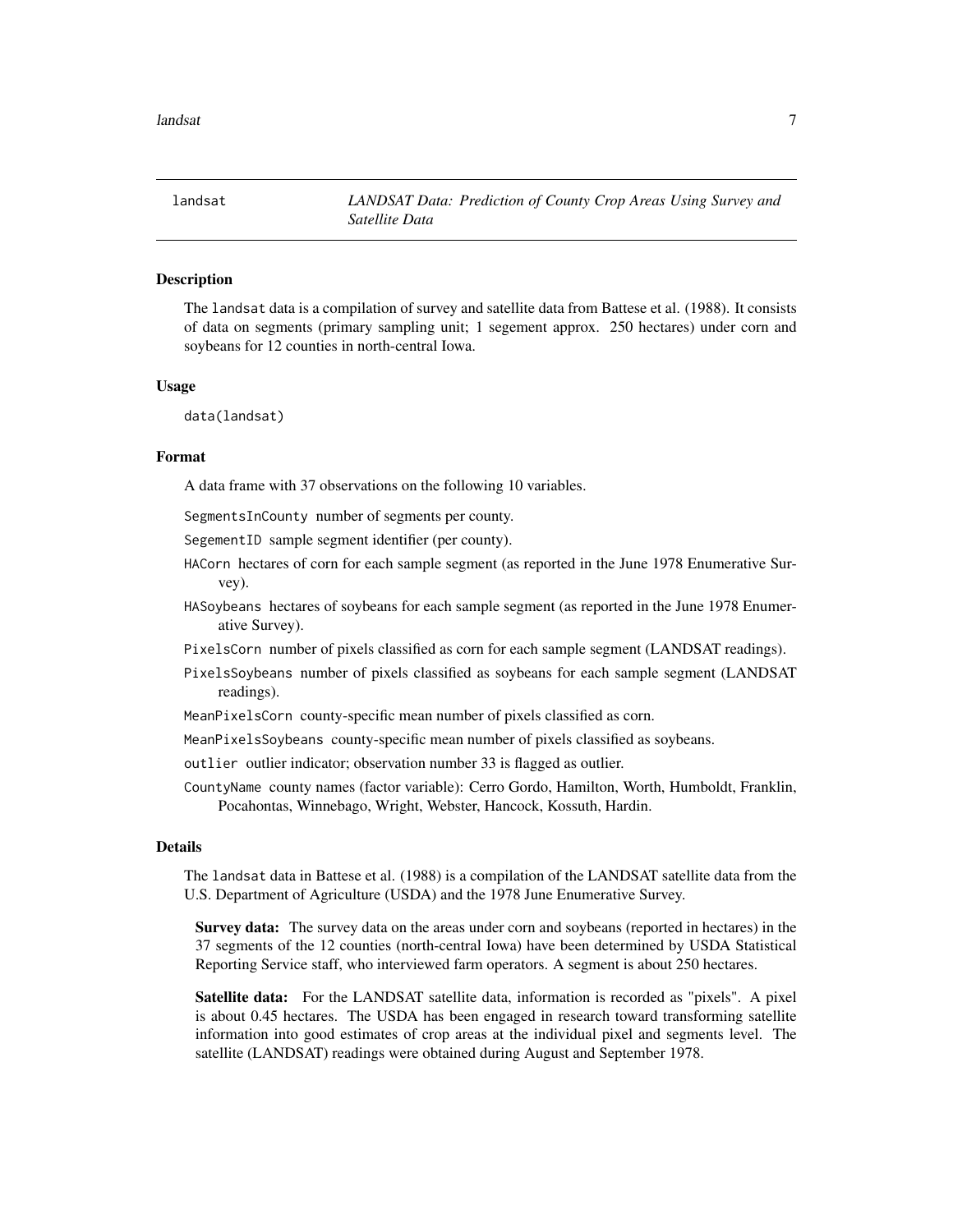<span id="page-7-0"></span>Data for more than one sample segment are available for several counties (i.e., unbalanced data). Observations No. 33 has been flaged as outlier; see Battese et al. (1988, p. 28).

# Source

The landsat data is from Table 1 of Battese et al. (1988, p. 29).

# References

Battese, G. E., Harter, R. M., and W.A. Fuller (1988). An error component model for prediction of county crop areas using. *Journal of the American Statistical Association* 83, 28–36. [doi:10.2307/](https://doi.org/10.2307/2288915) [2288915](https://doi.org/10.2307/2288915)

# Examples

data(landsat)

<span id="page-7-1"></span>makedata *Synthetic Data Generation for the Basic Unit-Level SAE Model*

# Description

This function generates synthetic data (possibly contaminated by outliers) for the basic unit-level SAE model.

# Usage

```
makedata(seed = 1024, intercept = 1, beta = 1, n = 4, g = 20, areaID = NULL,
         ve = 1, ve.contam = 41, ve.epsilon = 0, vu = 1, vu.contam = 41,
         vu. epsilon on = 0)
```

| seed      | [integer] seed value used in set. seed (default seed = 1024).                                                                                                                                                                                                                                      |
|-----------|----------------------------------------------------------------------------------------------------------------------------------------------------------------------------------------------------------------------------------------------------------------------------------------------------|
| intercept | [numeric] or [NULL] value of the intercept of the fixed-effects model or NULL<br>for a model without intercept (default: intercept $= 1$ ).                                                                                                                                                        |
| beta      | [numeric vector] value of the fixed-effect coefficients (without intercept; de-<br>fault: beta = 1). For each given coefficient, a vector of realizations is drawn<br>from the standard normal distribution.                                                                                       |
| n         | [integer] number of units per area in balanced-data setups (default: $n = 4$ ).                                                                                                                                                                                                                    |
| g         | [integer] number of areas (default: $g = 20$ ).                                                                                                                                                                                                                                                    |
| areaID    | [integer vector] or [NULL]. If one attempts to generate synthetic unbalanced<br>data, one calls makedata with a vector, the elements of which area identifiers.<br>This vector should contain a series of (integer valued) area IDs. The number of<br>areas is set equal to the number unique IDs. |
| ve        | [numeric] nonnegative value of model/ residual variance.                                                                                                                                                                                                                                           |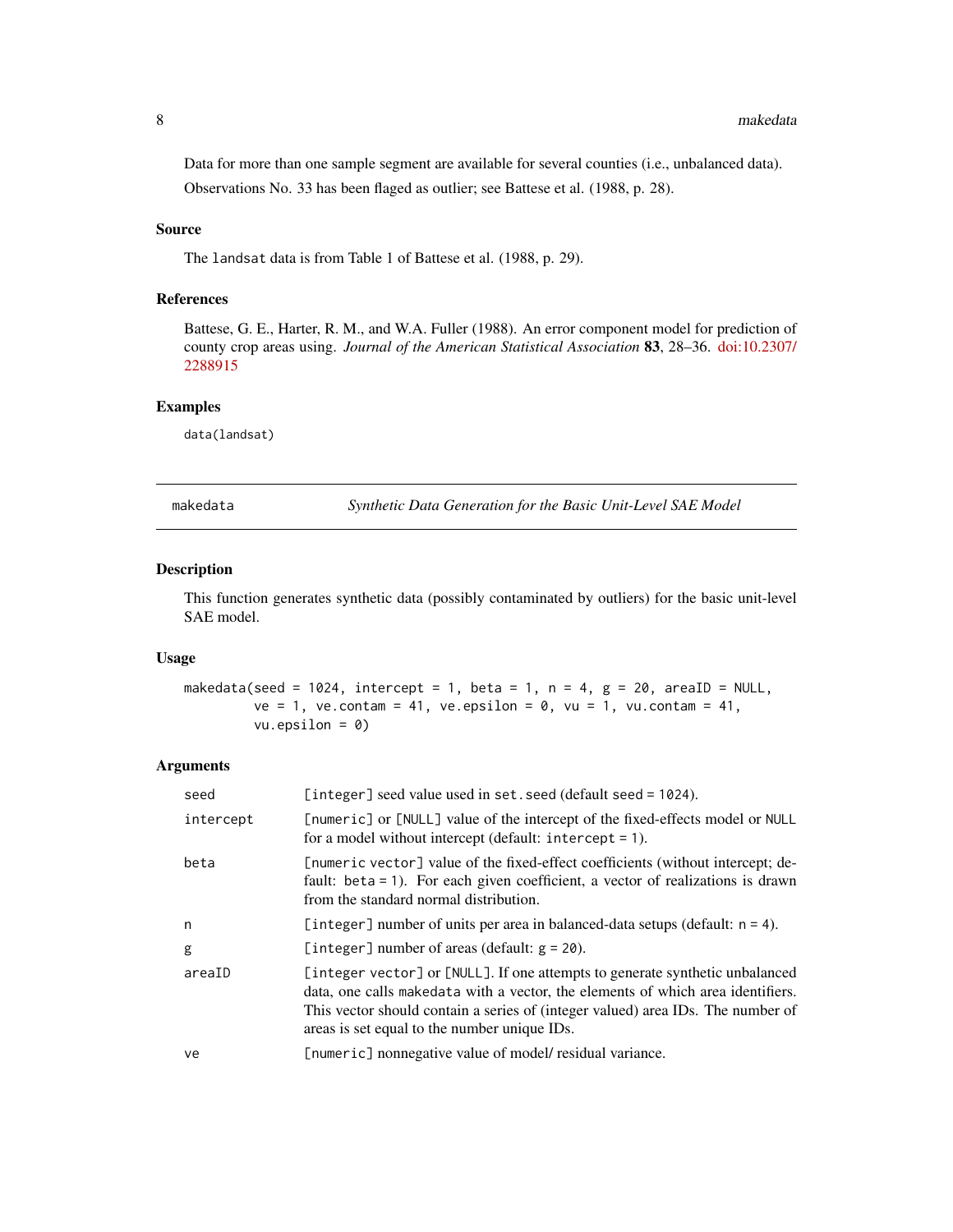#### makedata 9

| ve.contam  | [numeric] nonnegative value of model variance of the outlier part in a mixture<br>distribution (Tukey-Huber-type contamination model) $e = (1 - h)N(0, ve) +$<br>$hN(0, ve.contam)$ e = (1-h)*N(0, ve) + h*N(0, ve.contam).                |
|------------|--------------------------------------------------------------------------------------------------------------------------------------------------------------------------------------------------------------------------------------------|
| ve.epsilon | [numeric] value in $[0, 1]$ that defines the relative number of outliers (i.e., ep-<br>silon or h in the contamination mixture distribution). Typically, it takes values<br>between 0 and 0.5 (but it is not restricted to this interval). |
| vu         | [numeric] value of the (area-level) random-effect variance.                                                                                                                                                                                |
| vu.contam  | [numeric] nonnegative value of the (area-level) random-effect variance of the<br>outlier part in the contamination mixture distribution.                                                                                                   |
| vu.epsilon | [numeric] value in $[0, 1]$ that defines the relative number of outliers in the con-<br>tamination mixture distribution of the (area-level) random effects.                                                                                |

# Details

Let  $y_i$  denote an area-specific  $n_i$ -vector of the response variable for the areas  $i = 1, ..., g$ . Define a  $(n_i \times p)$ -matrix  $X_i$  of realizations from the std. normal distribution,  $N(0, 1)$ , and let  $\beta$  denote a p-vector of regression coefficients. Now, the  $y_i$  are drawn using the law  $y_i \sim N(X_i \beta, v_e I_i + v_u J_i)$ with  $v_e$  and  $v_u$  the variances of the model error and random-effect variance, respectively, and  $I_i$  and  $J_i$  denoting the identity matrix and matrix of ones, respectively.

In addition, we allow the distribution of the model/residual and area-level random effect to be contaminated (cf. Stahel and Welsh, 1997). Notably, the laws of  $e_{i,j}$  and  $u_i$  are replaced by the Tukey-Huber contamination mixture:

• 
$$
e_{i,j} \sim (1 - \epsilon^{ve})N(0, v_e) + \epsilon^{ve}N(0, v_e^{\epsilon})
$$

• 
$$
u_i \sim (1 - \epsilon^{vu})N(0, v_u) + \epsilon^{vu}N(0, v_u^{\epsilon})
$$

where  $\epsilon^{ve}$  and  $\epsilon^{vu}$  regulate the degree of contamination;  $v_e^{\epsilon}$  and  $v_u^{\epsilon}$  define the variance of the contamination part of the mixture distribution.

Four different contamination setups are possible:

- no contamination (i.e., ve. epsilon =  $vu$ . epsilon =  $0$ ),
- contaminated model error (i.e.,  $ve.$  epsilon ! = 0 and vu. epsilon = 0),
- contaminated random effect (i.e., ve. epsilon =  $\theta$  and vu. epsilon !=  $\theta$ ),
- both are conaminated (i.e., ve. epsilon  $!=$  0 and vu. epsilon  $!=$  0).

# Value

An instance of the class saemodel.

# References

Schoch, T. (2012). Robust Unit-Level Small Area Estimation: A Fast Algorithm for Large Datasets. *Austrian Journal of Statistics* 41, 243–265. [http://www.stat.tugraz.at/AJS/ausg124/124Scho](http://www.stat.tugraz.at/AJS/ausg124/124Schoch.pdf)ch. [pdf](http://www.stat.tugraz.at/AJS/ausg124/124Schoch.pdf)

Stahel, W. A. and A. Welsh (1997). Approaches to robust estimation in the simplest variance components model. *Journal of Statistical Planning and Inference* 57, 295–319. [doi:10.1016/S0378-](https://doi.org/10.1016/S0378-3758%2896%2900050-X) [3758\(96\)00050X](https://doi.org/10.1016/S0378-3758%2896%2900050-X)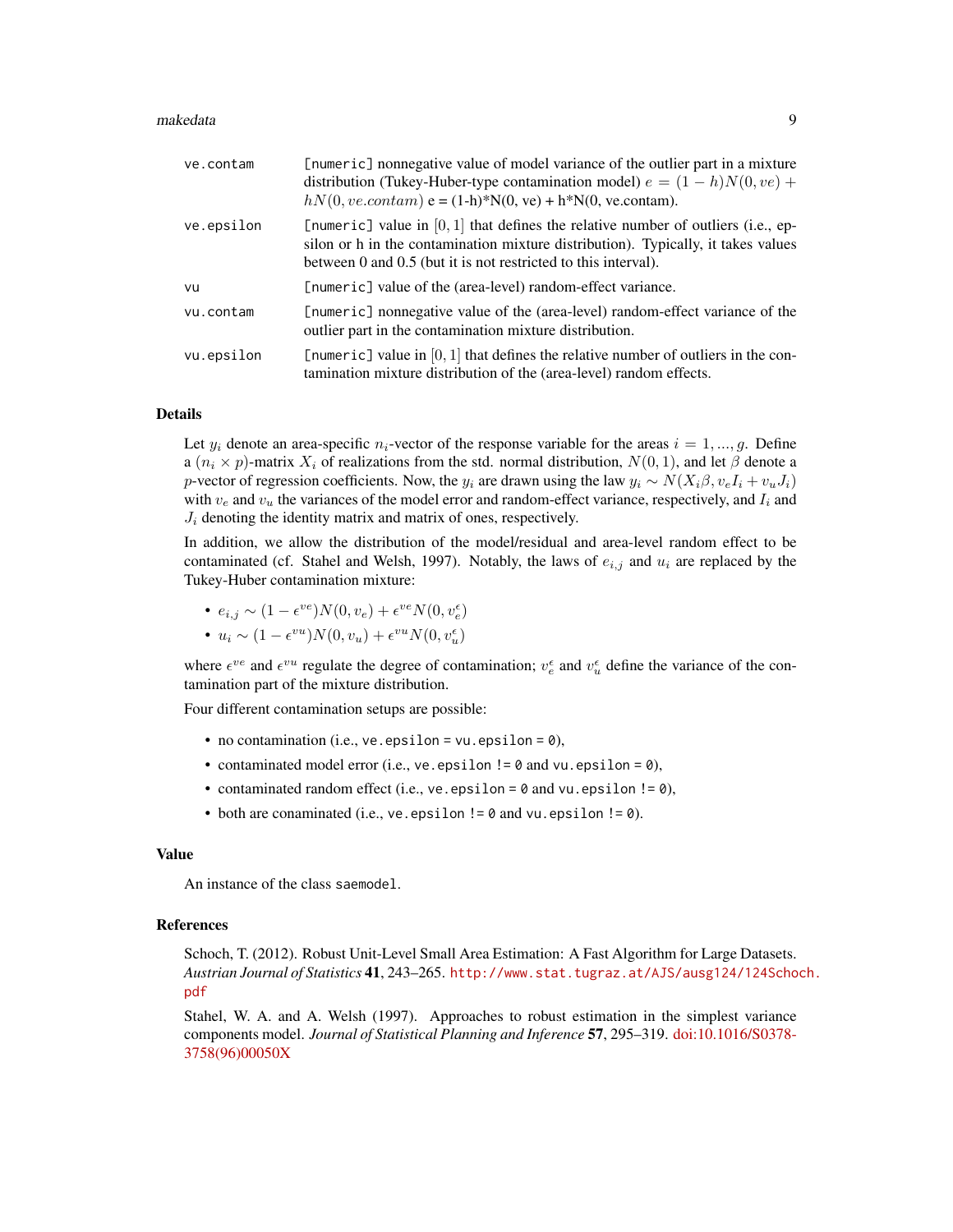# <span id="page-9-0"></span>See Also

[saemodel\(\)](#page-12-1), [fitsaemodel\(\)](#page-2-1)

# Examples

mymodel <- makedata()

<span id="page-9-1"></span>

| robpredict | Robust Prediction of Random Effects, Fixed Effects, and Area-Specific |
|------------|-----------------------------------------------------------------------|
|            | Means                                                                 |

# Description

Function robpredict() predicts the area-level means by (1) the empirical best linear unbiased predictor (EBLUP) or (2) a robust prediction method which is due to Copt and Victoria-Feser (2009). In addition, the function computes the mean square prediction error (MSPE) of the predicted arealevel means by a parametric bootstrap method.

# Usage

```
robpredict(fit, areameans = NULL, k = NULL, resps = NULL, seed = 1024,progress_bar = TRUE)
## S3 method for class 'pred_model_b'
print(x, digits = max(3L, getOption("digits") - 3L),...)
## S3 method for class 'pred_model_b'
plot(x, type = "e", sort = NULL, ...)## S3 method for class 'pred_model_b'
residuals(object, ...)
```

| fit       | an object of class fit_model_b; a fitted SAE model.                                                                                                                                                                                                                                                                                             |
|-----------|-------------------------------------------------------------------------------------------------------------------------------------------------------------------------------------------------------------------------------------------------------------------------------------------------------------------------------------------------|
| areameans | [matrix] or [NULL] area-level means of dimension (g, p), where g and p de-<br>note, respectively, the number of areas and number of fixed-effects terms in the<br>regression model (incl. the intercept). By default, areadata = NULL which im-<br>plies that the predictions are base on the data used in fitting the model (not new<br>data). |
| k         | [numeric] or [NULL] robustness tuning constant (of the Huber psi-function) for<br>robust prediction. Note that k does not necessarily have to be the same as the k<br>that has been used in $fitsa$ emodel(). By default, $k = NULL$ which implies that<br>the tuning constant specified in fitsaemodel() is used.                              |
| reps      | [integer] or [NULL] number of bootstrap replicates for the computation of<br>the mean squared prediction error (MSPE). If reps = NULL the MSPE is not<br>computed.                                                                                                                                                                              |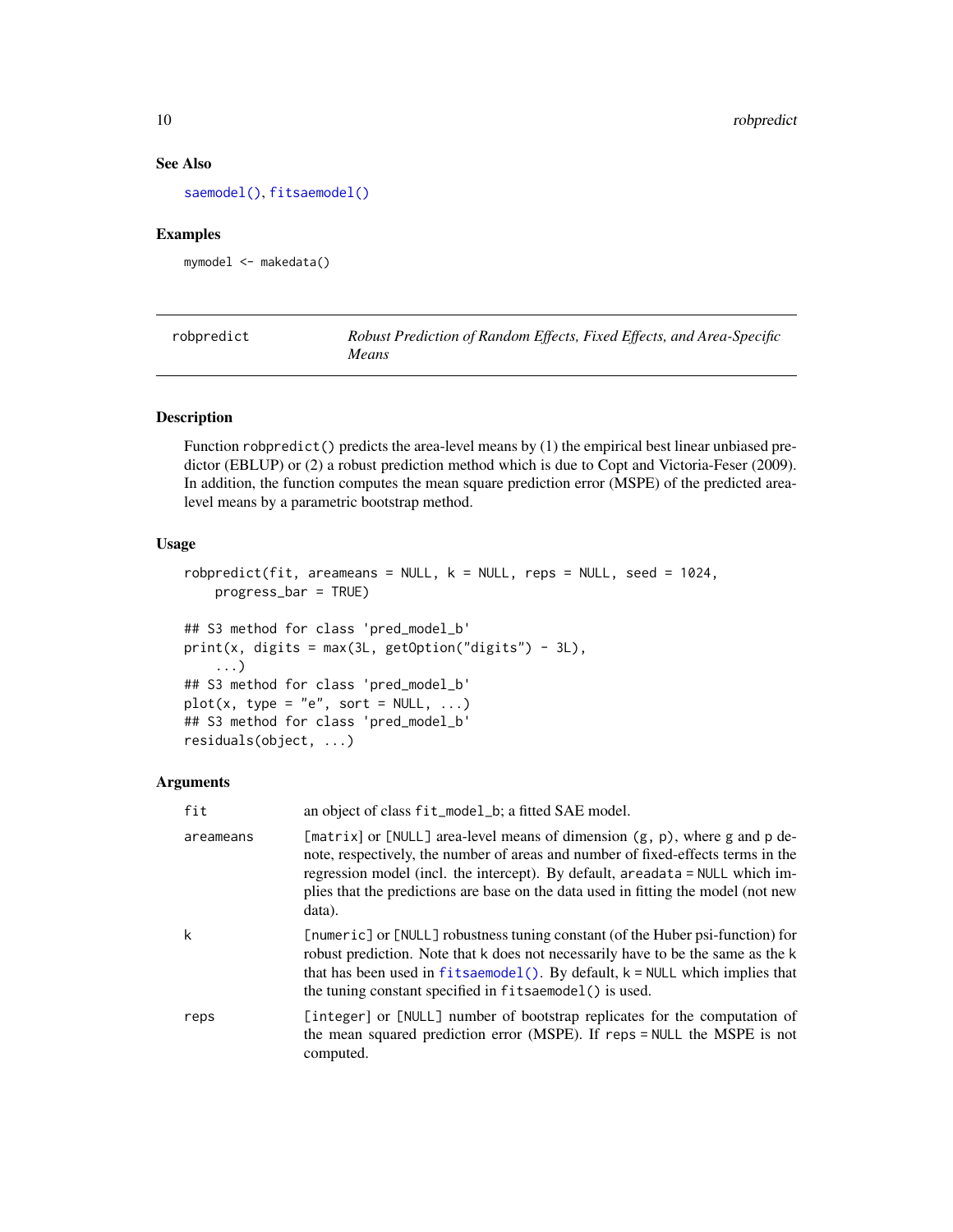# <span id="page-10-0"></span>robpredict the contract of the contract of the contract of the contract of the contract of the contract of the contract of the contract of the contract of the contract of the contract of the contract of the contract of the

| seed         | [integer] a positive integer used as argument seed in set. seed() to specify<br>the random seed.                                                                                                                                                                             |
|--------------|------------------------------------------------------------------------------------------------------------------------------------------------------------------------------------------------------------------------------------------------------------------------------|
| progress_bar | [logical] whether a progress bar is displayed for the parametric bootstrap; see<br><b>NOTE</b> below.                                                                                                                                                                        |
| $\mathsf{x}$ | an object of class "pred_model_b".                                                                                                                                                                                                                                           |
| digits       | [integer] number of digits to be printed by.                                                                                                                                                                                                                                 |
| type         | [character] type of plot method: "e" (error bars; default) or "1" (lines).                                                                                                                                                                                                   |
| sort         | [character] or [NULL] if sort = "means", the predicted means are ploted in<br>ascending order (default: sort = $NULL$ ); similarly, with sort = "fixef" and<br>sort = "ranef" the predicted means are sorted along the fixed effects or the<br>random effects, respectively. |
| object       | an object of class fit_model_b.                                                                                                                                                                                                                                              |
| .            | additional arguments (not used).                                                                                                                                                                                                                                             |

# Details

Function robpredict() computes predictions of the area-level means and—if required—an estimate of the area-specific mean square prediction error (MSPE).

- **Prediction of area-level means** Case 1: If areameans is a matrix with area-level means of the explanatory variables, then the computation of the fixed effects effects are based on areameans.
	- Case 2: If areameans = NULL, then the predictions are based on the sample data that have been used to fit the model.
- **Mean square prediction error**  $\cdot$  If reps = NULL, the number of bootstrap replicates is not specified; hence, MSPE is not computed.
	- If reps is a positive integer and areameans is not NULL (see Case 1 above), then a (robust) parametric bootstrap estimate of MSPE is computed as proposed by Sinha and Rao (2009); see also Lahiri (2003) and Hall.
- **Robustness** The EBLUP obtains if  $k = NULL$ , i.e., if the robustness tuning constant k is unspecified.
	- Robust predictions of the area-level means are computed if k is a nonnegative real number. Small values of k imply that outliers are heavily downweighted; formally, the EBLUP corresponds to choosing the tuning constant k equal to infinity. The value of the tuning constant k specified in robpredict() can be different from the tuning constant k used in fitting the model. The robust prediction method is due to Copt and Victoria-Feser (2009); see also Heritier et al. (2009, 113-114) and differs from the method in Sinha and Rao (2009).

# Value

An instance of the S3 class pred\_model\_b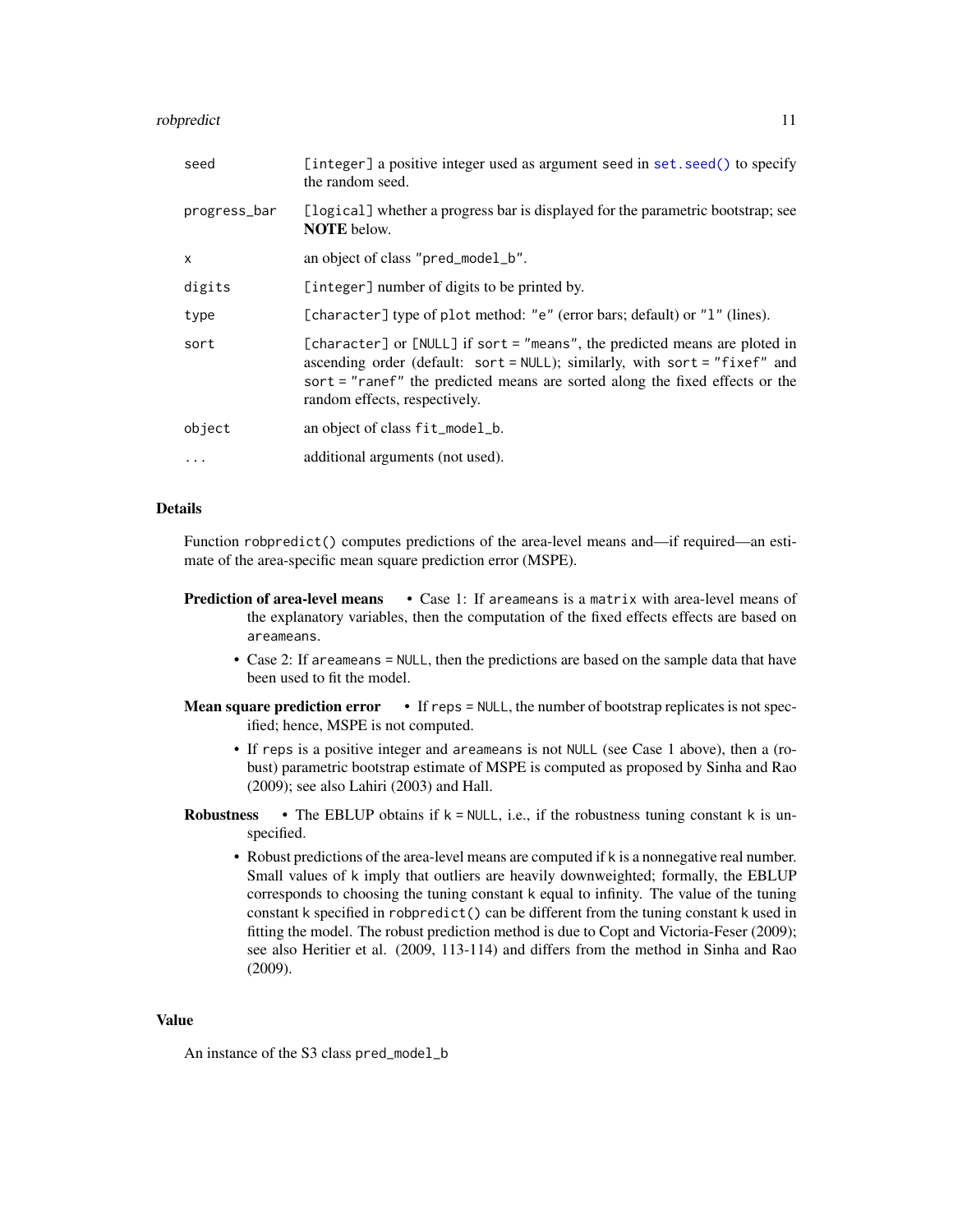# <span id="page-11-0"></span>**NOTE**

Users of Rgui.exe on Windows are recommended to call robpredict () with argument progress\_bar = FALSE because Rgui.exe does not handle calls to [txtProgressBar\(\)](#page-0-0) well (the execution time of the same job increases and it tends to stall the execution of R). Users of R-Studio and Rterm.exe are not affected.

# **References**

Copt, S. and M.-P. Victoria-Feser (2009). *Robust Predictions in Mixed Linear Models*, Research Report, University of Geneva.

Lahiri, P. (2003). On the impact of bootstrap in survey sampling and small area estimation. *Statistical Science* 18, 199–210. [doi:10.1214/ss/1063994975](https://doi.org/10.1214/ss/1063994975)

Hall, P. and T. Maiti (2006). On parametric bootstrap methods for small area prediction. *Journal of the Royal Statistical Society. Series B* 68, 221–238. [doi:10.1111/j.14679868.2006.00541.x](https://doi.org/10.1111/j.1467-9868.2006.00541.x)

Heritier, S., Cantoni, E., Copt, S., and M.-P. Victoria-Feser (2009). *Robust methods in biostatistics*. New York: John Wiley and Sons.

Schoch, T. (2012). Robust Unit-Level Small Area Estimation: A Fast Algorithm for Large Datasets. *Austrian Journal of Statistics* 41, 243–265. [http://www.stat.tugraz.at/AJS/ausg124/124Scho](http://www.stat.tugraz.at/AJS/ausg124/124Schoch.pdf)ch. [pdf](http://www.stat.tugraz.at/AJS/ausg124/124Schoch.pdf)

Sinha, S.K. and J.N.K. Rao (2009). Robust small area estimation. *Canadian Journal of Statistics* 37, 381–399. [doi:10.1002/cjs.10029](https://doi.org/10.1002/cjs.10029)

# See Also

[saemodel\(\)](#page-12-1), [makedata\(\)](#page-7-1), [fitsaemodel\(\)](#page-2-1)

# Examples

```
# generate synthetic data
m <- makedata()
# Huber M-estimate with robustness tuning constant k = 2m_fit \leq fitsaemodel("huberm", m, k = 2)
m_fit
# summary of the fitted model
summary(m_fit)
# robust prediction of the random effects and the area-level means; here,
# we choose the robustness tuning constant k equal to 1.8
m_predicted \leq robpredict(m_fit, k = 1.8)
m_predicted
```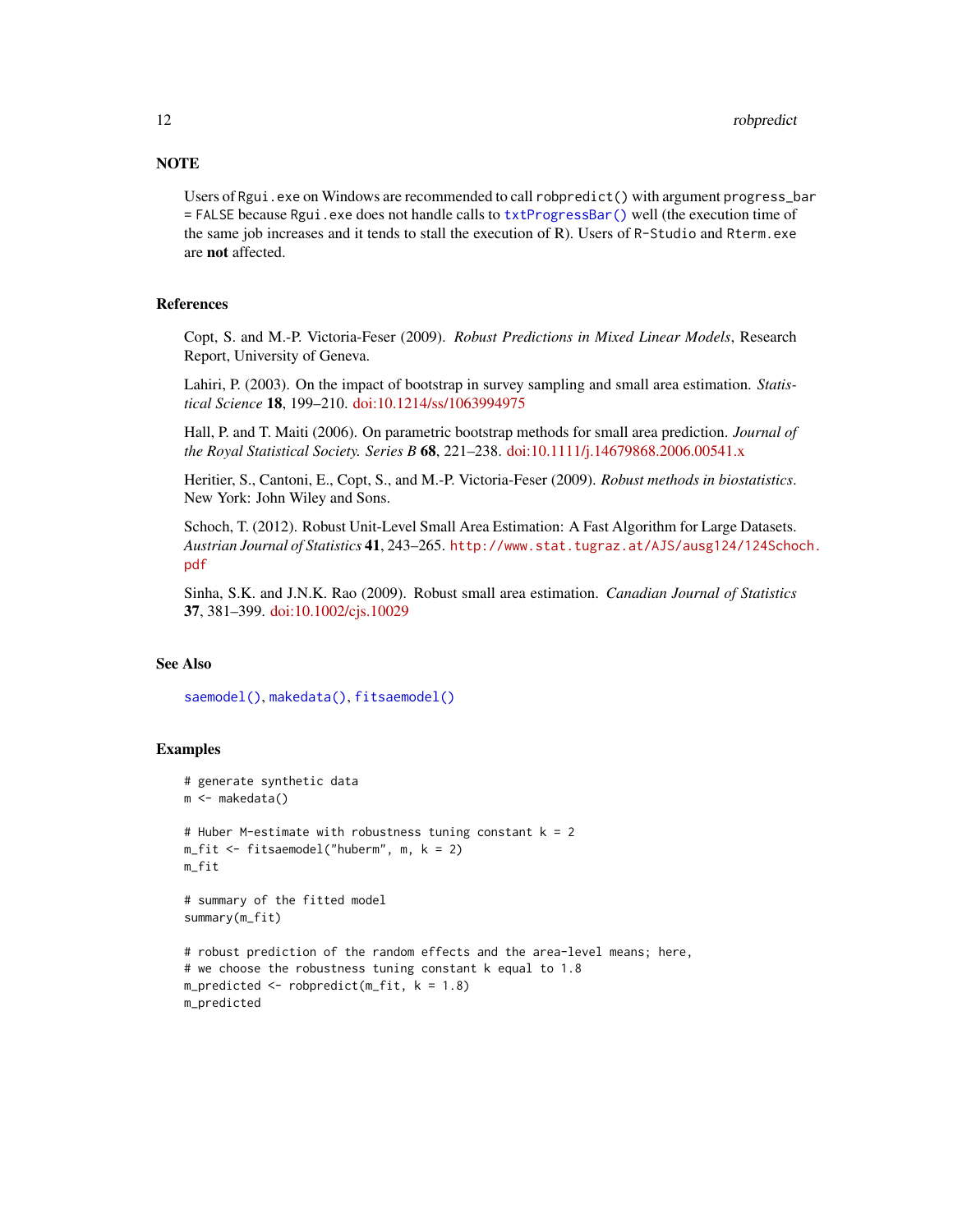<span id="page-12-1"></span><span id="page-12-0"></span>

# Description

Function saemodel() is used to specify a model. Once a model has been specified, it can be fitted using [fitsaemodel\(\)](#page-2-1) by different estimation methods.

# Usage

```
saemodel(formula, area, data, type = "b", na.omit = FALSE)
## S3 method for class 'saemodel'
print(x, \ldots)## S3 method for class 'saemodel'
summary(object, ...)
## S3 method for class 'saemodel'
as.matrix(x, \ldots)
```
# Arguments

| formula | a formula object of describing the fixed-effects part of the model, with the re-<br>sponse on the RHS of the $\sim$ operator and the terms or regressors, separated by $+$<br>operators, on the LHS of the formula. |
|---------|---------------------------------------------------------------------------------------------------------------------------------------------------------------------------------------------------------------------|
| area    | a one-sided formula object. A $\sim$ operator followed by only one single term<br>defining the area-specific random-effect part.                                                                                    |
| data    | data.frame.                                                                                                                                                                                                         |
| type    | [character] "a" or "b" refering to J.N.K. Rao's definition of model type A<br>(area-level model) or B (unit-level model); default is "b".                                                                           |
| na.omit | [logical] indicating whether NA values should be removed before the compu-<br>tation proceeds. Note that none of the algorithms can cope with missing values.                                                       |
| X       | an object of class "saemodel".                                                                                                                                                                                      |
| object  | an object of the class "saemodel".                                                                                                                                                                                  |
| .       | additional arguments (not used).                                                                                                                                                                                    |
|         |                                                                                                                                                                                                                     |

#### Details

Function saemodel() is used to specify a model.

• model is a symbolic description (formula of the fixed-effects model to be fitted.

A typical model has the form response ~ terms where response is the (numeric) response vector and terms is a series of terms which specifies a linear predictor for response (explanatory variables); see [formula](#page-0-0).

A formula has an implied intercept term. To remove this use either  $y \sim x - 1$  or  $y \sim \theta + x$ ; see [formula](#page-0-0) for more details of allowed formulae.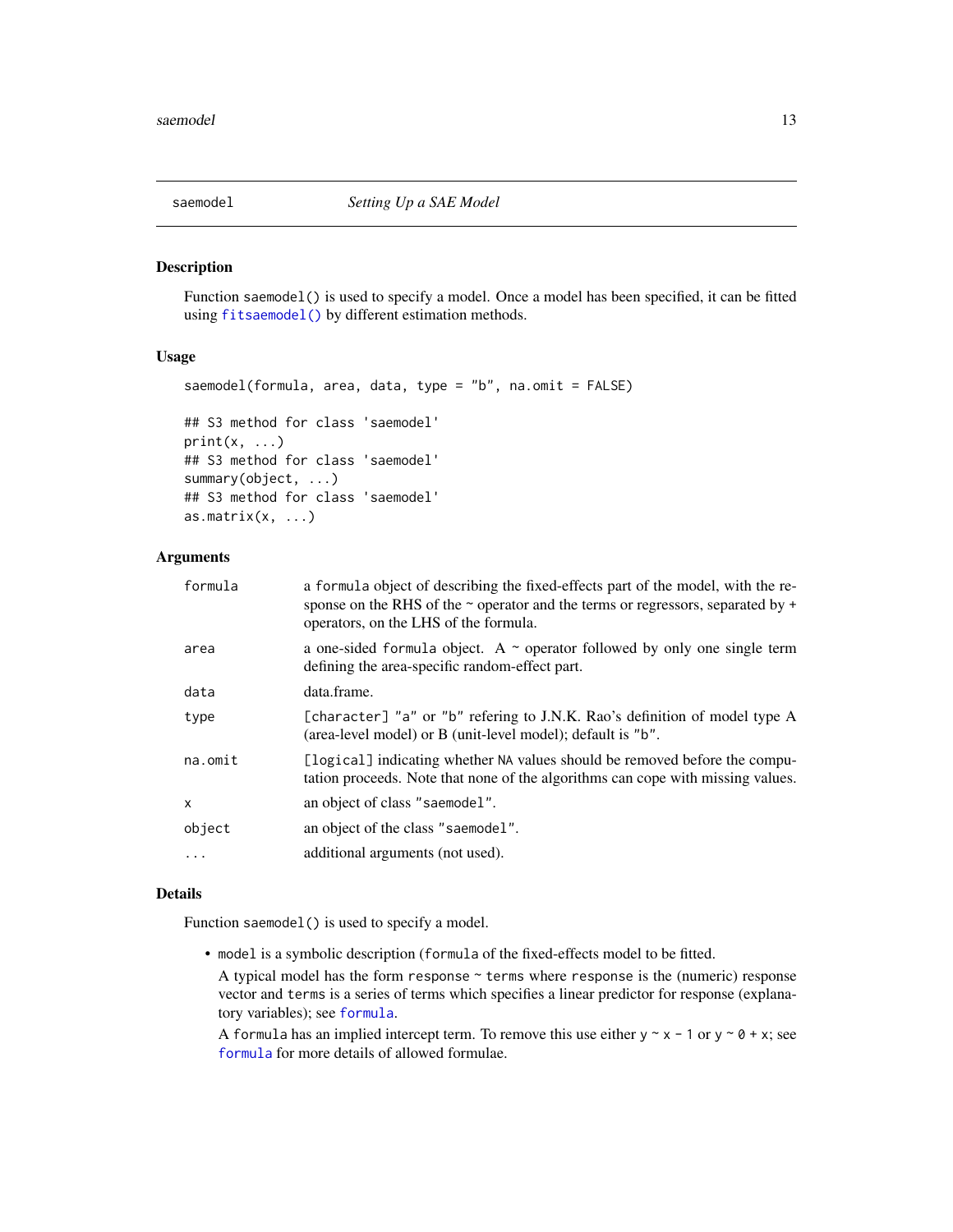<span id="page-13-0"></span>• area is a symbolic description (formula) of the random effects (nested error structure). It must be right-hand side only formula consisting of one term, e.g., ~ areaDefinition.

The data must no contain missing values.

The design matrix (i.e., matrix of the explanatory variables defined the right-hand side of model) must have full column rank; otherwise execution is terminated by an error.

Once a model has been specified, it can be fitted by [fitsaemodel\(\)](#page-2-1).

#### Value

An instance of the S3 class "saemodel"

# References

Rao, J.N.K. (2003). *Small Area Estimation*, New York: John Wiley and Sons.

## See Also

[makedata\(\)](#page-7-1), [fitsaemodel\(\)](#page-2-1)

#### Examples

```
data("landsat")
model <- saemodel(formula = HACorn ~ PixelsCorn + PixelsSoybeans,
   area = \simCountyName,
   data = subset(lambda, subset = (outlier == FALSE)))
```